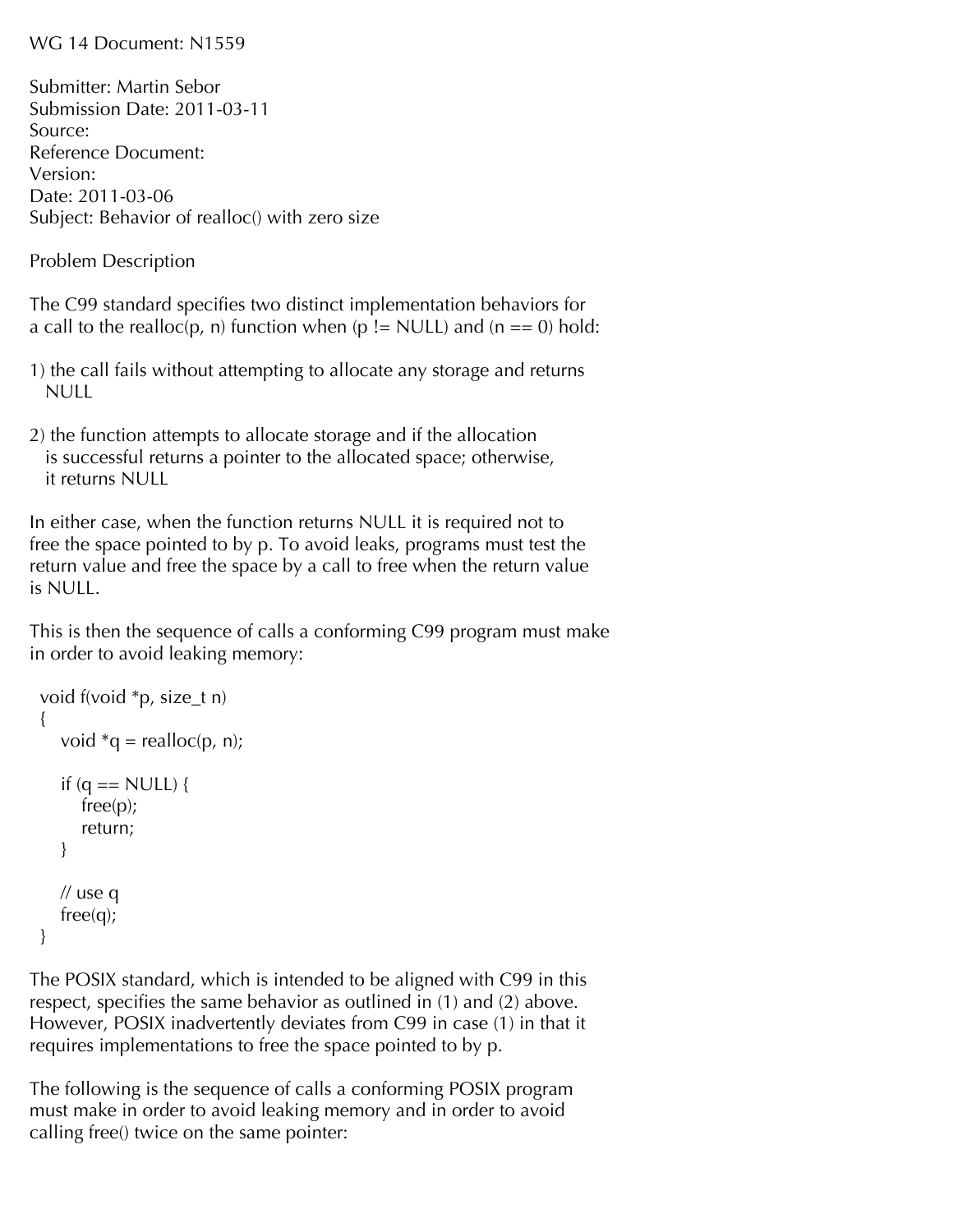```
 void f(void *p, size_t n)
{
  error = 0;
  void *q = realloc(p, n);
  if (q == NULL) {
      if (errno == ENOMEM)
         free(p);
      else {
         // p already freed!
      }
      return;
   }
   // use q
   free(q);
}
```
## Existing Practice

Several otherwise conforming C99 implementations of (1) exist that behave according to the POSIX specification but fail to conform to C99 in this respect (i.e., they free the space and return NULL). This non-conformance make writing portable programs difficult. Worse, existing conforming C99 programs that currently run correctly on implementations of (2) are subject to the exploits of the double free vulnerability when ported to the implementations of (1) that follow the POSIX specification.

At least one implementer has acknowledged this non-conformance to C99 but declined a request to change the behavior of the implementation on the grounds that the non-conformance is deliberate and that changing the implementation to conform isn't possible for compatibility reasons (since doing so would introduce memory leaks into programs that rely in the existing behavior). See:

http://sourceware.org/bugzilla/show\_bug.cgi?id=12547

Suggested Technical Corrigendum

The following three possible courses of action present themselves:

- 1. Do nothing and accept the fact that some C99 implementations may not be able to conform to the requirements of the C99 standard in this regard for compatibility reasons.
- 2. Change C to more closely align with the POSIX requirements so as to make the existing implementatins conforming. This resolution is being sought by the POSIX group and is also